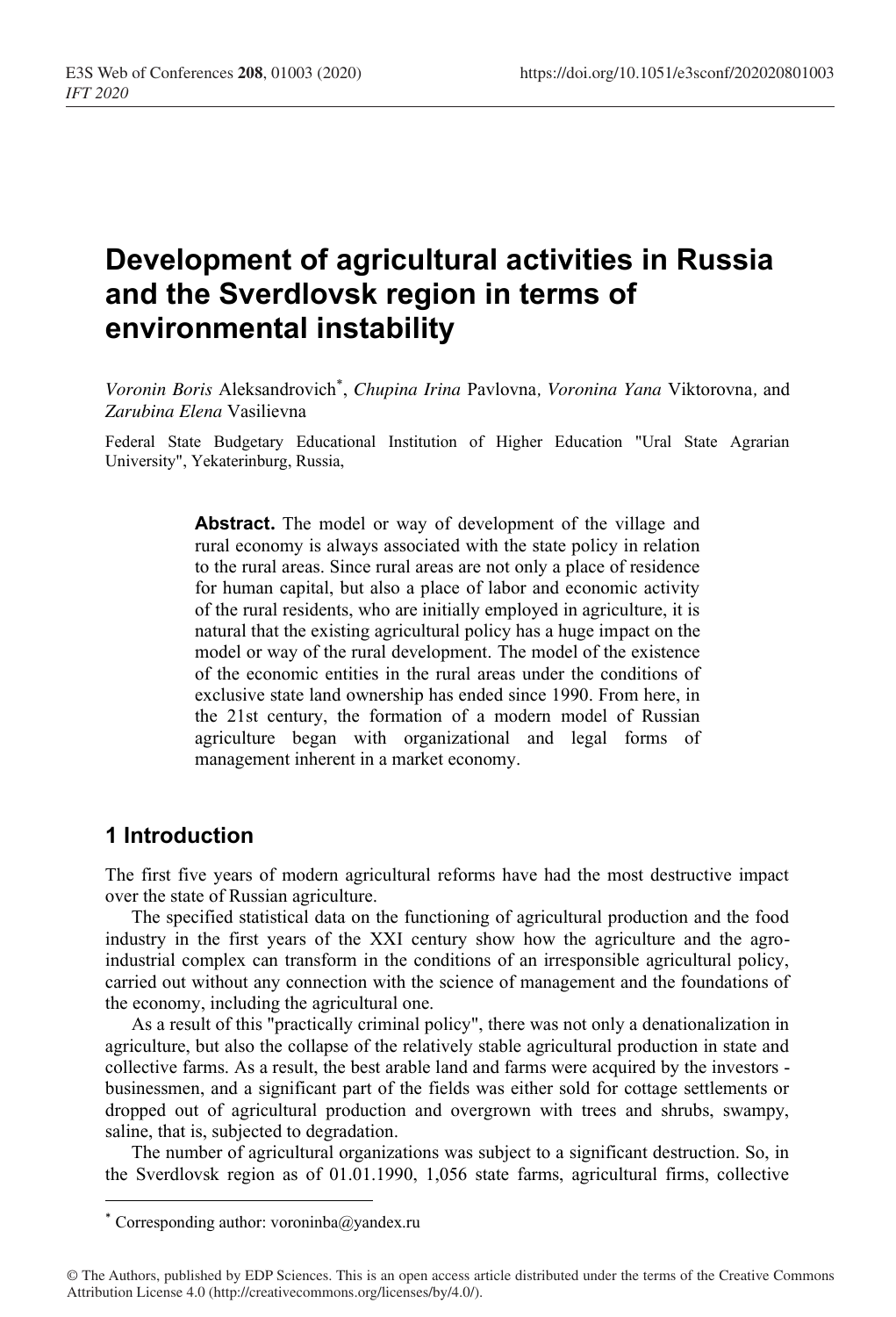farms were operable, and as of 01.01.2020, there are just 305 organizations engaged in agricultural production, and some of them are in the bankruptcy proceedings. In addition to agricultural organizations of various forms of management, there are about 750 farms, of which only about a half are engaged in active agricultural production [1].

The average share of farms in the total volume of agricultural production over the past three years is 6%, which is extremely small, taking into account the overall results of the agro-industrial complex of the Sverdlovsk region, both in crop production and in animal husbandry.

#### **2 Materials and Methods**

The purpose of this study is to analyze the development of the agricultural activities in the context of various models determined by the state agrarian policy.

Methods: historical; sociological; statistical; analysis; synthesis; economic forecasting.

Until 1990, agricultural activities in the Sverdlovsk region had been carried out in 1843 rural settlements with a population of more than 750 thousand people or more than 15% of the region's population. In 2018, about 690 thousand people already lived in the rural areas, of which, according to statistics, 35 thousand people were employed in organized agriculture.

The modern model of the development of the Russian countryside is associated with a multifunctional rural economy, in which there is traditionally an agrarian economy that develops on the basis of scientific achievements in crop production and in animal husbandry and, in general, the scientific and technical development of agricultural activities.

At the present time, great importance is attached to the selection and seed production of agricultural crops, and to livestock breeding. For 4 natural climatic zones in the Middle Urals, the tasks are to increase the yield of zoned grain crops from today's 20-22.5 centners/ha to 40-50 centners/ha as an average for the region. The experience of achieving such a grain yield is available in the Irbitsky municipal district, in the farms of "Kilachevsky", "Ural" and other agricultural production cooperatives. The task of the management and specialists of agricultural organizations and farmers of the Sverdlovsk region is to introduce this experience in their farms.

In potato and open field vegetable growing, the joint-stock company "Belorechensky" of the Beloyarsk urban district has a great experience in obtaining the heavy yields. The potato yield here (with irrigation) reached 400-500 centners/ha. Vegetables in open ground up to 400 and more centners/ha.

The problem is that the farm purchases seeds of potatoes and vegetables abroad.

Understanding the situation with the import of seeds, a selection and seed production center "Ural Potato" was created in the farm, where domestic potato seeds will be produced not only for the Sverdlovsk region, but also for other entities of the Russian Federation.

In livestock breeding, the milk yield per cow should cross the border of an average of 9 thousand kg and more. This result requires an increase in the productivity of the milking herd. An important research and production task is to increase the productive longevity of cows.

The Ministry of Agro-Industrial Complex and Consumer Market of the Sverdlovsk Region has developed a concept for the Strategic Development of the Agro-Industrial Complex of the Sverdlovsk Region for the period up to 2035 [3].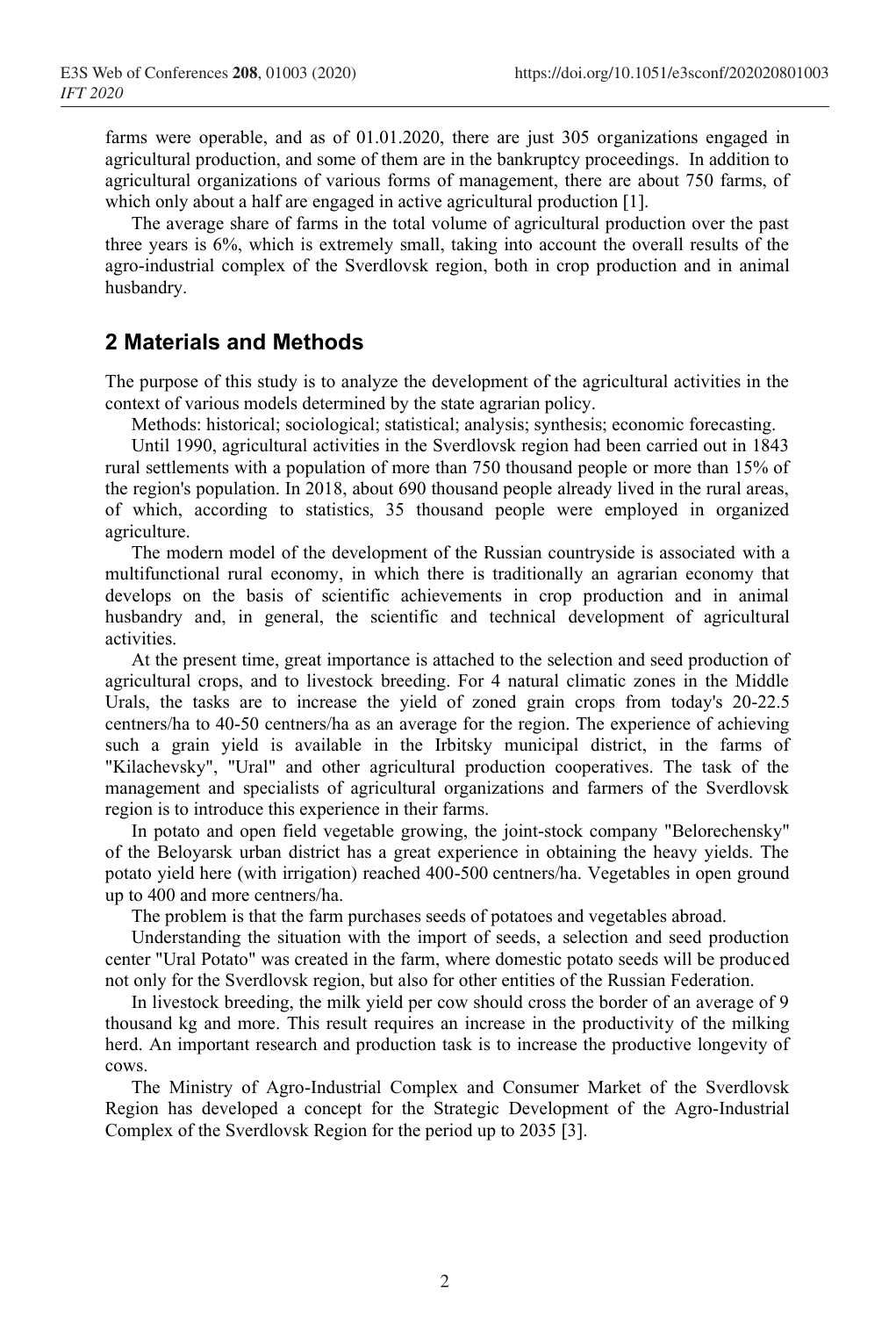### **3 Results and Discussion**

Based on the actual level of agricultural production in 2018-2019, the level of selfsufficiency for basic food products was: milk and dairy products - 62%; meat and meat products - 57.5%; egg - 97.3%; potatoes - 99.8%; vegetables - 37.5%.

In per capita terms of the Sverdlovsk region, the current indicators look like this: grain - 174 kg; milk - 156 kg; meat - 45 kg; potatoes - 137 kg; vegetables - 42 kg; eggs - 339 pieces [2].

As can be seen from the statistical data, the absolute indicators are not high, and if compared with the medical consumption rates, they significantly differ. So, according to the norms per year per person, milk and dairy products should be 340 kg; meat and meat products - 75-80 kg; vegetables - 140 kg; fish - 201 kg. It is not difficult to calculate the volume of agricultural production that must be carried out taking into account the population of the Sverdlovsk region of 4.4 million people.

The production indicators laid down in the Strategy until 2035 do not reach the goal of providing food according to the medical standards, and therefore the implementation of the requirements of the Food Security Doctrine.

If we consider the Sverdlovsk region in terms of the production of ecological agricultural products, then, based on the data of the Green Patrol organization, the region is in the last positions of the ecological rating. In 2019, the Sverdlovsk region is in the last 85 place in the environmental rating of 85 regions. The most polluted city in the region is Nizhniy Tagil. On the territory of the Sverdlovsk region, there are 1,500 industrial enterprises and more than 170 places where metallurgy production wastes are stored. Among the 15 most adverse cities in Russia in terms of the ecological component, Nizhny Tagil and Asbest were included in this number.

Air pollution in the region and in Yekaterinburg is quite high, according to the Hydrometeorological Center, although there is a slight downward trend. The Sverdlovsk region cannot yet improve its performance in terms of water quality. Many industrial enterprises use water bodies to dump their waste. Out of 72 municipalities in the Sverdlovsk Region, 50 municipalities do not have water in accordance with SanPin. By this indicator alone, the region cannot produce environmentally friendly products.

The region's soil suffers from acid rain and industrial and domestic waste. There are 72 cattle cemeteries in the region. This is also an unfavorable situation for the production of pure agricultural products.

The next problem is radiation, which is quite high in the area. Beloyarsk NPP and Ural Electrochemical Plant are located on the territory of the Sverdlovsk Region, where the radioactive background is 7 to 8 times higher.

The main industrial centers, which are focused on hazardous production in the region, are Yekaterinburg, where 21% of all production falls on heavy metallurgy. In Nizhny Tagil, the most harmful enterprise with an environmental component is Nizhny Tagil Metallurgical Plant, where the Rospotrebnadzor recorded an excess of nitrogen dioxide, ammonia and naphthalene In Asbest, the largest pollutant is the asbestos quarry. People working in this career are at increased risk of various serious illnesses. It is noteworthy that in European countries in 2005, the extraction and use of asbestos were prohibited. Serov is the center of metallurgy and industry.

In addition to this, the problems of agrochemicals are added. On the territory of the Sverdlovsk region, the land was not checked for the concentration of the agrochemicals. Agriculture is conducted here so that everything that is possible is squeezed out of the land. And now the ecologists believe that it will take at least 15 years to clear the soil of chemicals. An interesting fact is that since 1994 the use of agrochemicals has been prohibited.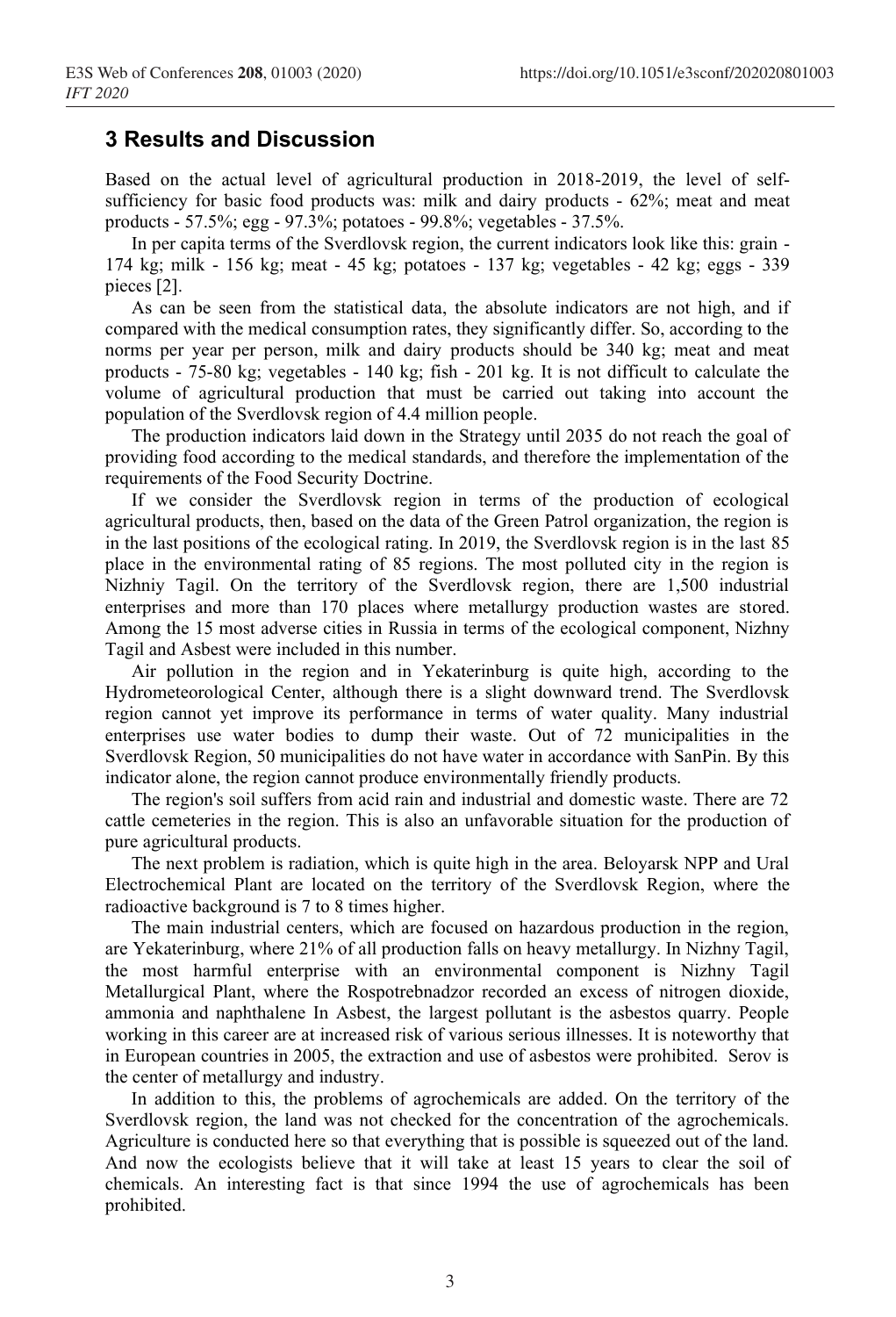But still, one cannot say that there is no struggle for the environment at all in the region. At present, 26 agreements on cooperation between the regional government and large enterprises regarding the environmental protection have been developed. Funds are also allocated for the cleaning of rivers and lakes in the region. Since 2019, the region has been implementing "Preservation of unique water bodies located in the Sverdlovsk region" project. More than one billion rubles will be spent on restoration work to clean up seven water reservoirs and six rivers. In 2019, the bed of the Bobrovka River near the town of Artyomovskiy was cleared. Now they are preparing the Chernoistochinskoye water reservoir near Nizhny Tagil and Lake Shartash for the restoration.

If we take the data for the districts of the Russian Federation, then the largest distribution of the industrial emissions is observed in the Ural Federal District - 31% of the emissions. The second place is for the Siberian Federal District, where the amount of emissions is 27%. The Volga Federal District is in third place - 15% of emissions from industrial production. In large cities, this problem is complemented by exhaust emissions. Excess of the norm of exhaust emmisions is observed in 43 Russian cities. And this is only the preliminary data. The problems are also associated with the radioactive soil contamination, which will not allow the production of ecological products on such land. Severe chemical poisoning of soils due to the use of the fertilizers against pests also brought their negative effect.

The economic crisis does not provide any additional funds for agriculture, therefore, agricultural organizations save funds allocated for compliance with the environmental standards.

The most disadvantaged regions in Russia include the Urals, the Murmansk region, the Volga region, western Siberia and the Central region. Krasnodar Territory is also unfavorable in terms of the production of environmentally friendly products. And if you produce organic products on the territory of the Russian Federation, then the North can be attributed to the most prosperous regions. But the climatic conditions of the north are not suitable for crop production. Most of Siberia is also suitable for growing organic agricultural products. The Far East is also the most prosperous.

The problems of the Central Chernozem District are that the agrarians plowed up the meadows, as this area is overpopulated. But this has undermined the fodder base of animal husbandry and further increased the load on the natural landscape. In this district, great importance should be given to measures to protect land and improve soil fertility. A lot of toxic chemicals are stored in rural areas, but not in the special premises. In many occasions, there are no such premises at all. Therefore, they often enter the environment.

In the North-West region, agriculture specializes in the production of dairy products and flax. Flax as a crop depletes the soil. Sowing here cannot be done more than once every seven years. But this is not always observed. To restore the soil, it is better to sow the remaining six years with clover, which restores soil fertility and serves at the same time as feed for the dairy herd.

In the northern region, rivers are polluted by sunken timber and waste from livestock enterprises, and only small plots of land have been developed for agriculture.

In the Volga region, there is quite a bit of natural landscape left. Here, in contrast to the Northern region, the share of plowed land reaches more than 70%. And the problems with water purification are also quite serious here. Petrochemical enterprises on the banks of the Volga disrupt the processes of self-purification of river waters. In the lower reaches, the water in this river is unsuitable even for irrigation. Therefore, the purification of this river is an all-Russian problem. And although agriculture in the Volga region is better developed than in other regions and districts, there is also soil erosion here, there are problems of gullying and degradation of forests.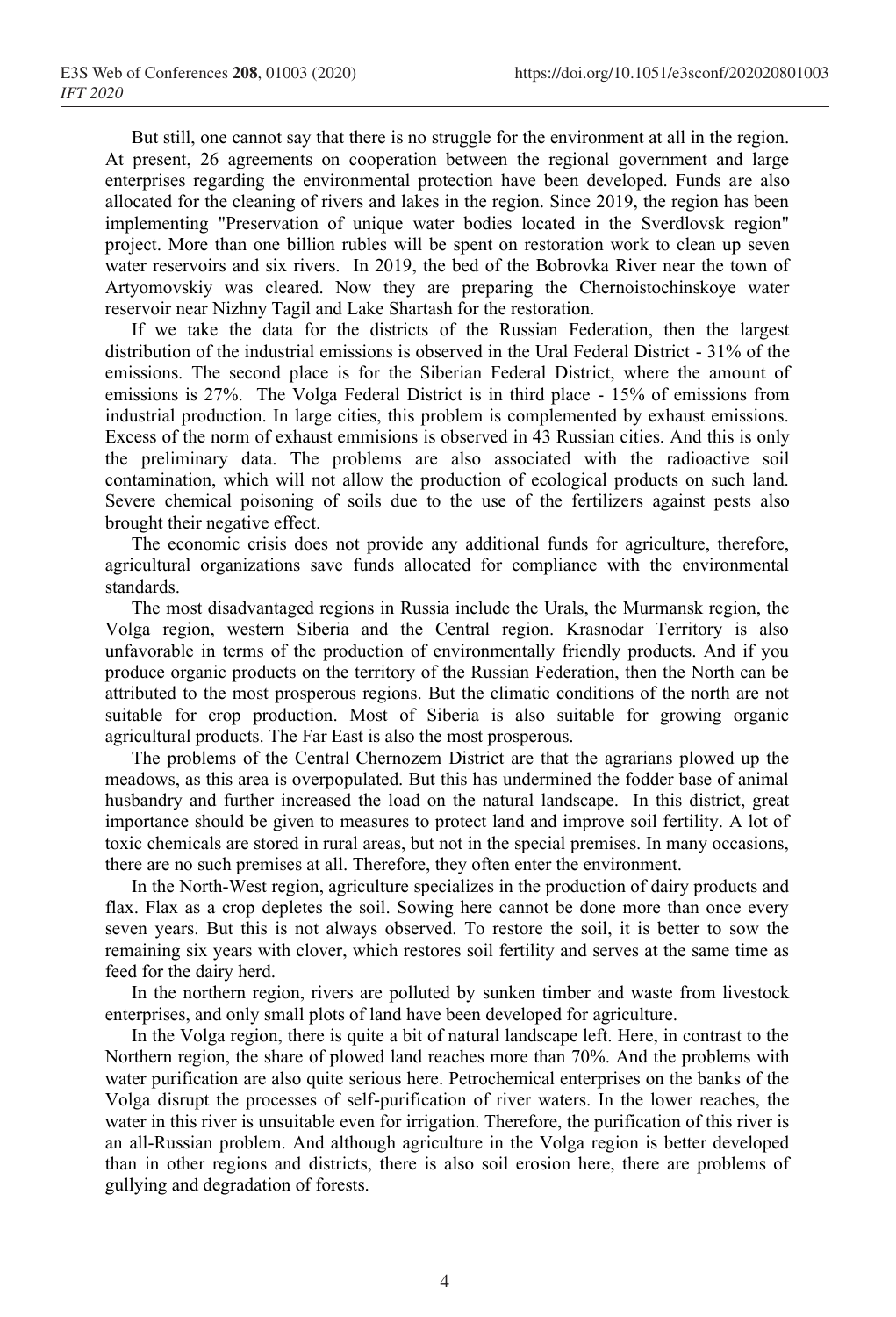Many rivers flow on the territory of the North Caucasian region, but all of them are also polluted. And they are of primary importance in the water supply of the entire region. Many rivers simply dry up here. This is due to sludge, resulting in a loss of flow. For example, the Kuban River, which originates from the ridge of Mount Elbrus, is distinguished by clear water in the upper reaches, but then pollution with clay particles begins. Moreover, the industrial enterprises, due to their waste emissions into the river, relatively pollute it. Vegetation also suffers from this.

The Uralsk region has very low water quality due to river pollution, especially in the Sverdlovsk region. Deforestation in the Urals leads to the destruction of valuable species. Conifers are being replaced by deciduous ones, which are not as valuable. Of course, the region is engaged in artificial afforestation, but these measures are insufficient.

The Far East region is characterized by the same problems that were listed above in other regions. Here red fish are caught and, at the same time, the chemical industry is developing. And industrial waste is also discharged into wastewater. It is this area that provides the country with seafood. Therefore, treatment facilities for water purification are of a primary importance here. So far, the equipment with treatment facilities here is rather weak.

Forest fires can be added to the environmental problems. Floods have also become more frequent lately. It follows from this that it is practically impossible to restore these areas after the fires and floods. And agricultural work on these sites can no longer be carried out.

But there are the enterprises here that pay attention to the environmental component and take measures for this. They upgrade equipment, install purifiers. For example, we shall recall the station in the village of Preobrazhenie and the station in the village of Zarubino, which operate for purification of oily waters and significantly improve the ecological situation in their regions.

Currently, new enterprises are being built, taking into account modern requirements for the environmental safety. An example is the Bureyskaya HPP, which task is to provide electricity to the south of the Far East. This hydroelectric power station should improve not only social, but also environmental conditions, because its project was developed taking into account the minimization of damage to the natural environment. The Bureya water reservoir is also being created, which will not entail the disturbances in the ecological balance. This reservoir will create the conditions for the spread of new species of fish, water birds and mammals in this area.

To improve the environmental component in the country as a whole, and specifically in the Sverdlovsk region, it is necessary to recognize agricultural land and water bodies as protected zones and protect them from industrial waste pollution. It is necessary to prohibit the use of certain types of natural resources. For industrial enterprises, strict waste disposal measures must be introduced. In agriculture, variable soil use must be established to restore certain depleted areas.

## **4 Conclusion**

Analysis of the content of the Strategic development of the agro-industrial complex of the Sverdlovsk region for the period up to 2035 allows us to draw conclusions regarding the strategic forecasting of the development of agricultural activities in the Russian Federation, using the example of the Sverdlovsk region.

In the XXI century, a new model of organizations for agricultural activities in Russia is being formed, taking into account scientific and technological innovations, robotization, digital agricultural economy, intellectualization of agricultural production. These scientific and practical areas have the goals of guaranteed food security and independence, as well as the greening of products, a significant impact on minimizing the import of agricultural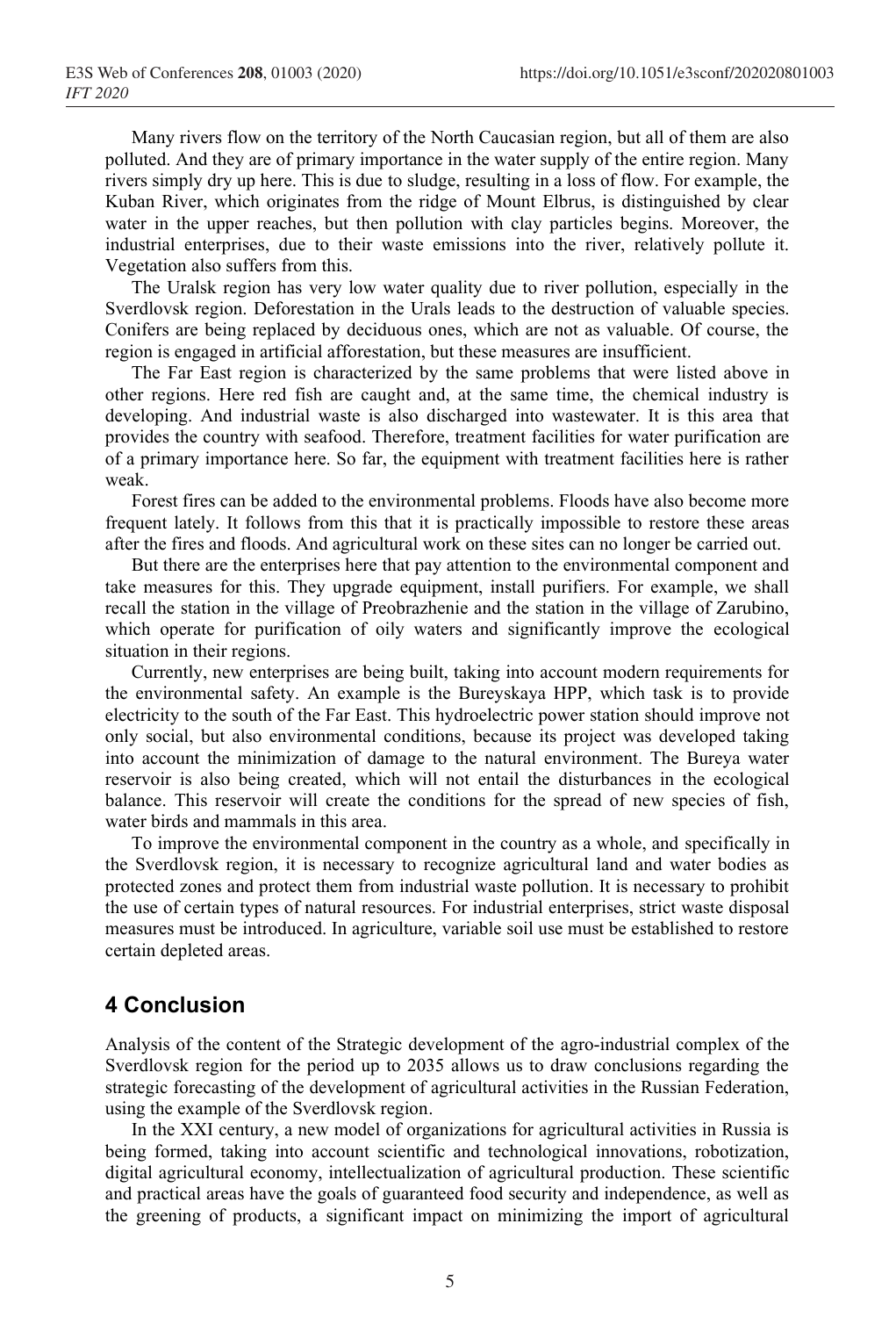products, raw materials and food, seed and breeding material, veterinary drugs and plant protection products, agricultural machinery and equipment, and successful entering the world agri-food market [5].

Currently, the market for environmentally friendly products, or organic as it is commonly called, is only in the development stage. And although the Institute of Organic Agriculture gives comforting forecasts for the development of environmentally friendly products on the Russian market, its further growth is possible only with the support of the state in relation to farms and personal subsidiary plots. It is the farms and private subsidiary plots that produce organic products.

In order to increase the market for organic products and enter the world market with them, government programs are also needed to support the villagers who produce organic products. Now there is an outflow of rural youth from the village to the city. With the support of the state, the outflow of rural youth will decrease. This will give an additional incentive to produce environmentally friendly products. And in this case it will be quite possible to enter with organic products not only the domestic market, but also the world market.

In order to solve the problems of the Concept of the Development Strategy of the agroindustrial complex of the Sverdlovsk Region for the period up to 2035, assistance will be provided to the implementation of investment projects in the following priority areas:

1) Construction and reconstruction of dairy farming facilities;

2) Construction of pig and poultry facilities;

3) Construction of breeding and genetic centers in animal husbandry (poultry farming);

4) Construction of warehouses for storing vegetables and potatoes;

5) Construction of wholesale distribution centers for storage, processing and marketing of agricultural products and food products;

6) Construction of greenhouse plants for the production of greenhouse vegetables;

7) To increase the production of agricultural products in the crop sector (production of grain, potatoes, vegetables, feed);

8) To organize the purchase and processing of agricultural and wild-growing products from the population, which are the most environmentally friendly.

Priority directions for the development of agricultural production and sales of products are planned to be developed both in municipalities, in which there are rural settlements and developed agricultural production, and in municipalities, in which agricultural production is concentrated mainly in the households [6].

The adoption of the Strategy in itself does not solve the problem of the development of effective agricultural activities by farmers and other subjects of the agro-industrial complex in the current XXI century. Great importance should be attached to the modernization of the management system, as well as the motivation of human resources for highly productive environmental work in agricultural organizations in the context of modern socio-economic transformations associated with geopolitics and geoeconomics.

Currently, the sustainable development of the Russian agro-industrial complex may be influenced by the global financial crisis caused by the coronavirus pandemic, and agricultural producers and agro-industrial complex authorities should be ready for this.

## **References**

- 1. Development strategy of the agro-industrial complex of the Sverdlovsk region for the period up to 2035, 386 (2019), http://docs.cntd.ru/
- 2. A.I. Altukhov, Bulletin of the Kursk State Agricultural Academy, **2**, 2 (2014)
- 3. E.N. Antamoshkina, Bull. Of Volgograd state univ., **1 (20)**, 187 (2012)